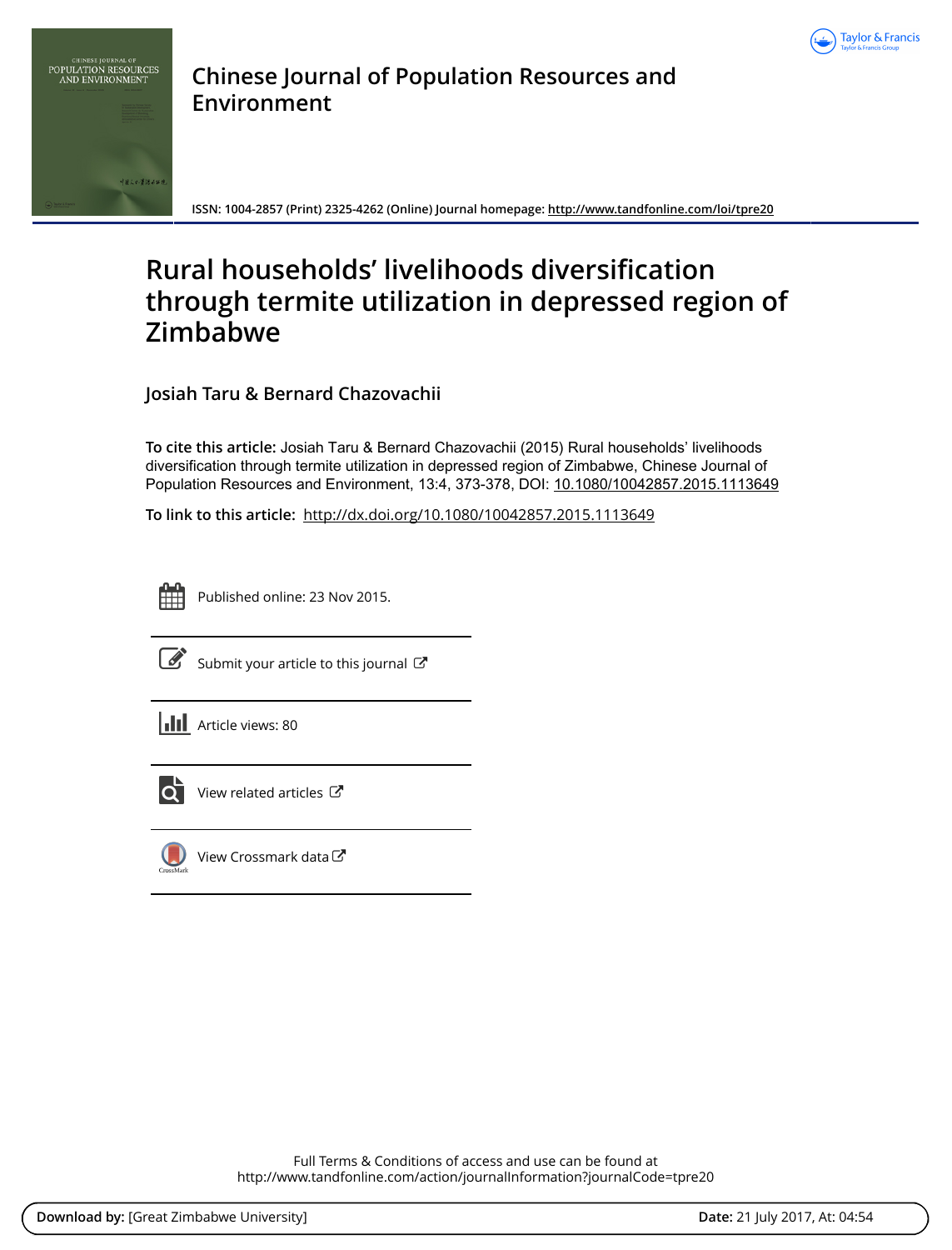

# <span id="page-1-0"></span>Rural households' livelihoods diversification through termite utilization in depressed region of Zimbabwe

Josiah Taru<sup>a</sup>\* and Bernard Chazovachii<sup>b</sup>

<sup>a</sup>Department of Sociology and Social Anthropology, Great Zimbabwe University, Masvingo, Zimbabwe; <sup>b</sup>Department of Rural and Urban Development, Great Zimbabwe University, Masvingo, Zimbabwe

(Received 1 April 2014; accepted 30 September 2014)

This study sought to examine the utility of termites to rural households in depressed regions of Bikita, Zimbabwe. Colonialism and its spread of European culture had viewed entomophagy with contempt resulting in reduced utilization and consumption of termites in most colonies. In our quest to understand how people in depressed regions utilized termites, both quantitative and qualitative methodologies were employed. Questionnaires and in-depth interviews were used to gather data during field work. Purposive and snowball sampling techniques were used in recruiting respondents. Excel and content analysis were used in data presentation and analysis. Results revealed that dampwood and drywood termites are climatic indicators for the rural communal farmers, a low-cost technology in weather forecasting. Subterrain and mold builders provide manure, relish, and are medicinal in nature. They are traded for income generation, and as for the poor, harvesting, processing, storage, and marketing is cost effective. Though considered nostalgic foods, most respondents highlighted that selling termites complimented other off-farm livelihood activities. Termite consumption and utilization provide a sustainable way for livelihood diversification in depressed regions and has partly addressed problems of food insecurity.

Keywords: termites consumption and utilization; livelihoods; food security; NTFP

#### 1. Introduction and background

Forests have long been identified as instrumental in sustaining and maintaining livelihoods in most rural and communal areas across the world (Dovie et al. [2001;](#page-5-0) Basure et al. [2012;](#page-5-0) Chazovachii et al. [2012](#page-5-0)). Forest products are divided into two categories: timber products and non-timber forest products (NTFP). The utility of the former to both individual households and corporations has been overemphasized. This article's analysis is focused on the latter. An increase in the study of NTFP came to prominence after changing from the previous term that was used to describe these resources. Previously, the term "minor forest products" (MFP) was used to refer to products other than timber that could be harvested in forests. MFP was a dismissive term that failed to acknowledge the importance and the value that these resources had to both livelihoods of humans and in conserving the environment (Pfund & Robinson [2005\)](#page-5-0). A politically correct term "NTFP" was developed in 1989 to replace MFP. The paradox of the concept NTFP is that it identifies products by what they are not rather than what they are (Pfund & Robinson [2005](#page-5-0)); resultantly, most definitions have been constructed inversely, for example, Belcher ([2003](#page-5-0)) defines NTFPs as non-timber goods that are tangible and physical objects of biological origin. The conceptualization used in this article is adopted from Dovie et al.

\*Corresponding author. Email: jtaru@gzu.ac.zw

([2001,](#page-5-0) 2–3) who use the term "NTFP" to "describe all harvested secondary forest-resources with biological origin for purposes other than the primary management objectives of the ecosystem in which they occur" (Dovie et al. [2001](#page-5-0), 2–3). This conceptualization is utilized because it defines what NTFP positively by setting parameter of what they constitute rather than what they are not.

NTFP in the form of food, fodder, and medicine greatly contributes to the survival of people in most developing countries. Ndoye [\(2005\)](#page-5-0) gives a comparative analysis of the cost of herbal medicine and modern medicine, illustrating that herbal medicine is thrice cheaper and easy to acquire than modern medicines. This gives a form of NTFP an edge over modern medicines as they are easily accessed and affordable for most poor households in Cameroon. In Kyrgyzstan, Schmidt ([2005](#page-5-0)) notes that in rural villages, most families depend on fodder gathered from walnut forests. The fodder is fed to animals such as donkeys and horses that are used for draught power by most households. Walnuts harvested in forests are important as they constitute a large proportion of most rural household's commissariat. Trading in NTFP has enabled most households to generate income needed in meeting daily requirements and supplementing other livelihoods activities, especially farm-based activities (Sunderland et al. [2004](#page-6-0); Ndoye [2005](#page-5-0); Chazovachii et al.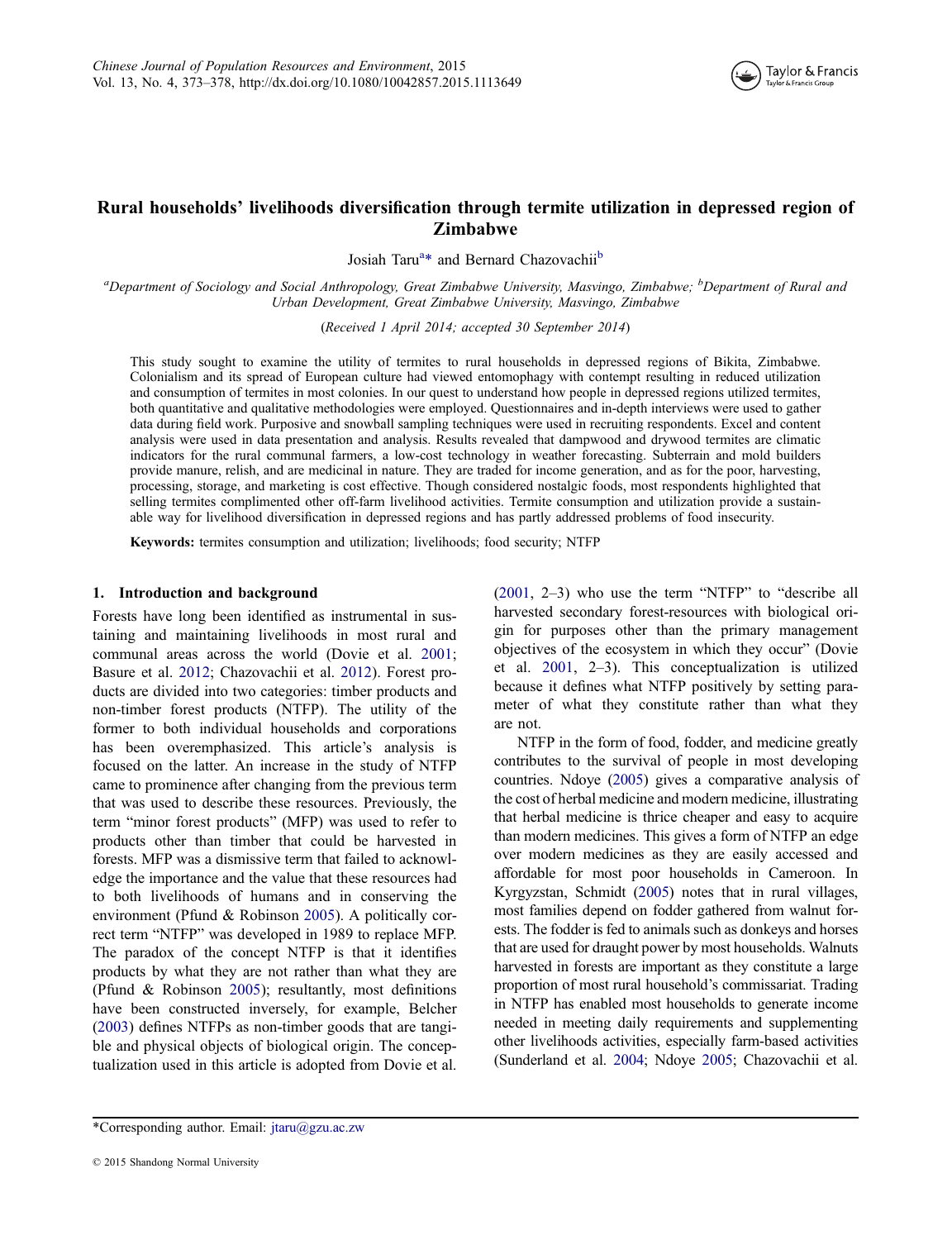<span id="page-2-0"></span>[2012\)](#page-5-0). NTFP enable poor households to alleviate themselves from poverty, the weak, the landless and women have found a "safety net" to fall upon (Pfund & Robinson [2005\)](#page-5-0).

# 2. Entomophagy and other uses of insects and termites by humans

While much researches have concentrated on broader NTFP's contribution to household's livelihoods and food security, in-depth analysis into understanding a specific component of NTFP such as edible and other insects that play important role in livelihoods activities has remained minimal. Durst et al. [\(2010](#page-5-0)) lament that of all the fauna, research on insects is by far less as compared to other types. The practice of consuming insects is as old as mankind itself (Johnson [2010\)](#page-5-0); for Meyer-Rochow ([2010](#page-5-0)), insect eating was common in pre-Christian Europe but factors that led to its death are unknown, while Durst et al. [\(2010](#page-5-0)) note that earliest reference of insect eating can be found in the Bible, for example, Leviticus 11 verse 22 or Matthew 3 verse 4. Notwithstanding that in many societies across the world, from Shoshoni in America to African and Asian societies, insects have been traditionally consumed in many societies; contemporary societies have reduced insect consumption. This can be attributed to a number of factors. Colonialism and its spread of European culture that viewed entomophagy with contempt have greatly led to the reduction in the consumption of insects in most former colonies. Furthermore, globalization has universalized European eating habits and food stuffs; this has concomitantly also reduced the popularity of insect traditionally consumed. Western food such as pizza, French fries, sushi, and hot dogs have become popular in most of non-western societies. Rapid urbanization, "modernization", and the increase of many people into middle class partly explain the disappearance of entomophagy. The urban set-up and its political economy based on the market reduce the availability and urbanites' accessibility to forests that provide these edible insects. In sub-Saharan Africa, Jongema ([2012](#page-5-0)) notes that most societies have at least 200 identified different types of edible insects but urbanization has acted as a barrier between the forests and the urbanites. Edible insects have been considered as "nostalgia foods" by urbanites and the middle class. Such food stuff reminds them of their early days in rural areas (Durst et al. [2010\)](#page-5-0). The consumption of insects is thus associated with nostalgia, rurality, primitiveness, and poverty.

A study in Thailand by Durst et al. ([2010\)](#page-5-0) revealed that most people preferred to consume insects because their price is relatively cheaper as compared to beef and chicken. Van Huis et al. [\(2013](#page-6-0)) cite various benefits derived from eating insects, insects are nutritious, containing fats, proteins, and calcium, and furthermore, processing of insects is associated with less emission of greenhouse gasses. Rearing of these mini livestock creates livelihood opportunities for most households both in rural and in urban settings. In Southern Zimbabwe, Mopani worms processing and trade is dominated by women and children; trading in these NTFP has allowed women to earn independent income (Kozanayi & Frost [2002\)](#page-5-0).

Bodenheimer ([1951\)](#page-5-0) notes different insect activities that benefit humans:

- (a) insects producing silk,
- (b) insects producing honey and wax,
- (c) insects as sources of dyes,
- (d) insects producing sap,
- (e) edible insects,
- (f) insects as sources of medicine, and
- (g) insects as ornaments.

In addition, insects are also important in facilitating plant pollination, some insects are predators by nature, such insects control harmful pests in cultivated crops (Van Huis et al. [2013\)](#page-6-0).

There is need to increase the intensity of studies that elucidate the contribution of termites to human livelihoods and the extent to which termites address concerns of food insecurity. Such studies must incorporate a comparative assessment, juxtaposing termites with other livestock. Issues of sustainability and environmental conservation must also be explored in order to determine the feasibility and the resilience of adopting termites as an integral part of our commissariat.

## 3. Research objectives

The study sought to

- (a) assess the contribution of termites to household livelihoods,
- (b) examine the contribution of termites to household food security, and
- (c) assess the linkage between NTFP and poverty alleviation.

# 4. Methodology

The study adopted methodological triangulation to add rigor; both qualitative and quantitative research methodology were used. Quantitative methodology was utilized to obtain statistical data and descriptive data on the demography, earning, and prevalence of households that rely on NTFP. Qualitative methodology was used to its ability to capture subjectivities and narratives from the respondents themselves. Questionnaires and in-depth unstructured interviews were used to gather data during fieldwork. Respondents for the study were recruited using purposive sampling and snowballing. A total of 89 individuals constituted the study population.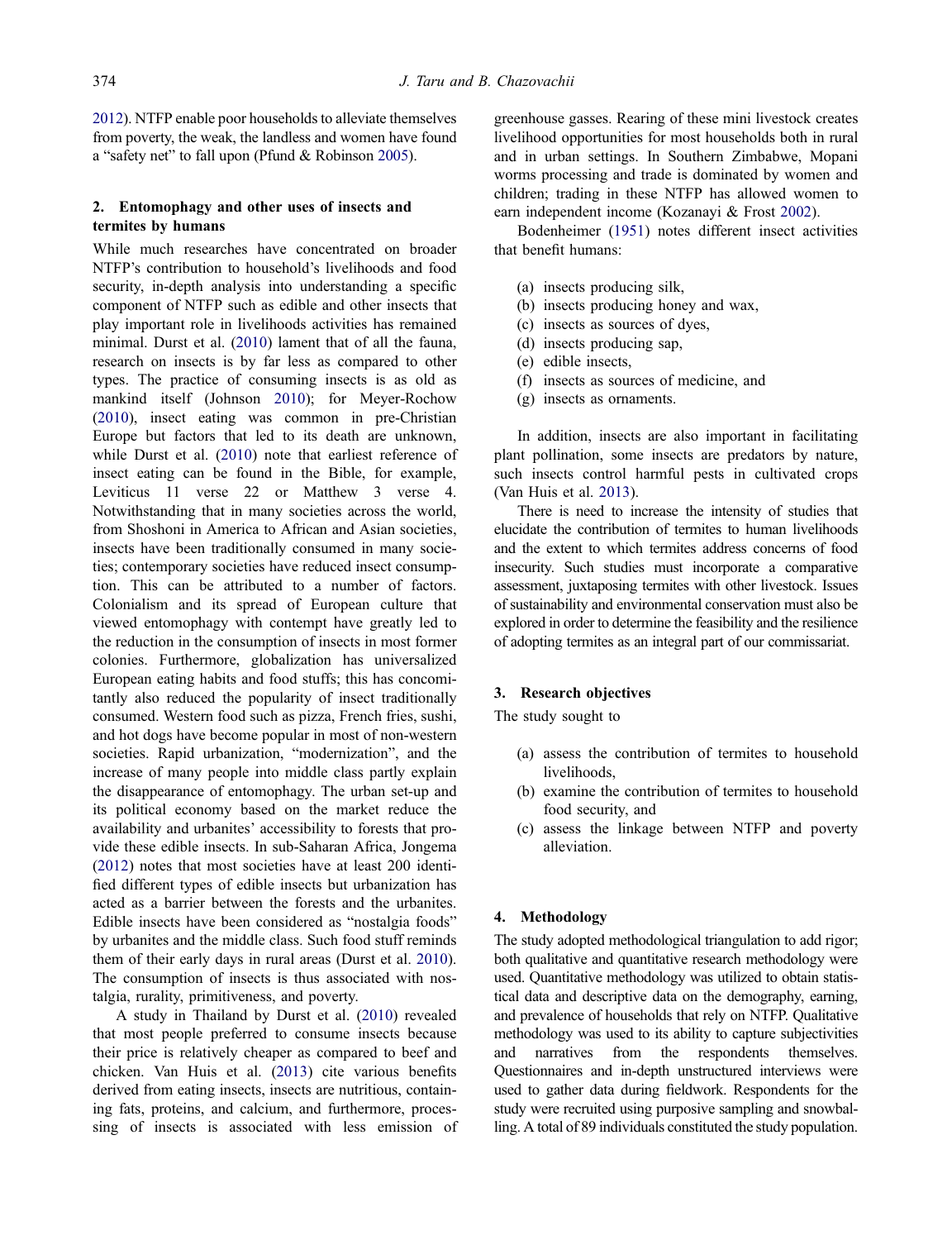<span id="page-3-0"></span>Presentation and analysis was done using excel and content analysis to establish emerging themes from the qualitative data.

## 5. Study area

Bikita district is located 80 km east of Masvingo town. Bikita is located in agro-ecological region 4 which receives an average rainfall of 400 mm and the region is prone to dry spells. Dry cropping is common in the region and most farmers grow drought-resistant crops. Gukurume ([2013](#page-5-0)) notes farmers in the areas are facing ever decreasing agricultural productivity. Most farmers, whose livelihoods are based on agriculture, are vulnerable to food insecurity and their livelihoods are in a precarious position.

#### 6. Rationale for termite utilization

It has been realized that termites utilization is important on health, environmental, and for livelihoods purposes. Termites are viewed as highly nutritious and have been taken as an alternative to other domestic livestock, like pork, beef, and chicken. Van Huis et al. [\(2013\)](#page-6-0) revealed that termites are rich in proteins, fatty acids, and other micronutrients. Whether fried or dried, termites contain 32–38% protein. Of all the termites, it has been discovered that above-ground hill termite species have fatty acids, and their nutritious value is so high that in Uganda and Zambia they are fed to undernourished children.

Unlike most livestock, termites emit considerably fewer greenhouse gases and ammonia. Termites utilization is not necessarily a land-based livelihood activity and does not need destruction of forests for production. Termites have high food conversion efficiency than other domestic livestock and they do not give unnecessary costs on their feeds since they feed on organic waste streams (Van Huis et al. [2013](#page-6-0)).

As a livelihood activity in depressed regions, termites harvesting has no costs. It does not need sophisticated technologies and has low capital investment option in the processing since it is sun-dried, smoked or fried and killed by roasting (Silow [1983;](#page-6-0) Van Huis et al. [2013](#page-6-0)). In harvesting syntermes, they introduce a palm leaf rib into the gallery of the nest, and the soldiers biting it are then fished out. For macrotermes, which emerged after the first rains fall at the end of the dry season, from holes near termites nests, locals beat the ground around termites hill simulating heavy rain to provoke the termites to emerge (Van Huis et al. [2013\)](#page-6-0). In other areas, they just wait 2–3 days after the rains to see their flight and then they would throw light on an open space in the midst of their homestead. This light would attract them and harvest would begin.

#### 7. Presentation and discussion

## 7.1. Types of termites useful to the rural poor

In rural areas, there are four distinct groups of termites which are dampwood, drywood, subterranean, and mound builders. Dampwood termites live and feed in very moist wood-like stumps and fallen trees in the forest. Drywood termites are opposed to the former in that they do not require contact with moisture or soil. Subterrain termites live and breed in soil. Mound builders are those that build earthen towers approximately 8 m or more in height.

#### 7.2. Termites and household livelihoods

After harvesting and processing, termites, apart from consuming as ready relish, can be dried and crushed into powder form with a pestle and mortar and eaten with honey (Ogutu [1986](#page-5-0); Van Huis et al. [2013](#page-6-0)). This implies different kinds of relish are obtained from termites giving poor households a plethora of alternatives foods from locally available resources. In DRC, the Azande tribe and pygmies fry meat in the fat residue of these termites. The oils from termites are used to treat body and hair of the pygmies. The abundance of fat and oils from termites is gives the rural poor the opportunity to save the little remittance from relatives since they no longer go for cooking oils in rural service centers. Termites are traded for income generation at local markets, as barter trade with traditional beer, and other crop produce. The income generated would give rural household capital to purchase clothes, school fees, and other household utensils to sustain their livelihoods. Sun-dried termites are grounded into powder and mixed with other food ingredients to form livestock feeds like chicks, pigs, etc. The product is free from additive that may be expensive for the poor. Van Huis et al. ([2013](#page-6-0)) acknowledged that the powder from sun dried termites can be mixed with other ingredients by baking, boiling, steaming, or processing into crackers, muffins, or meat loaves which can trade at both local and regional markets. This has created rural industrialization; the unemployed youth would engage themselves into harvesting and commercialization of termites in consolidated villages, rural service centers, and growth points to supplement other sources of livelihoods. It has been observed that where households used to harvest termites, during the rain season, they would harvest a lot of mushroom. These mushrooms species found growing on termites nests are consumed regularly in many rural tropical areas and constitute an important food supplement for rural people. This type of mushroom is traded for income generation amongst rural households. Hence, the existence of termites has multiplier effects to the livelihoods of the local inhabitancies.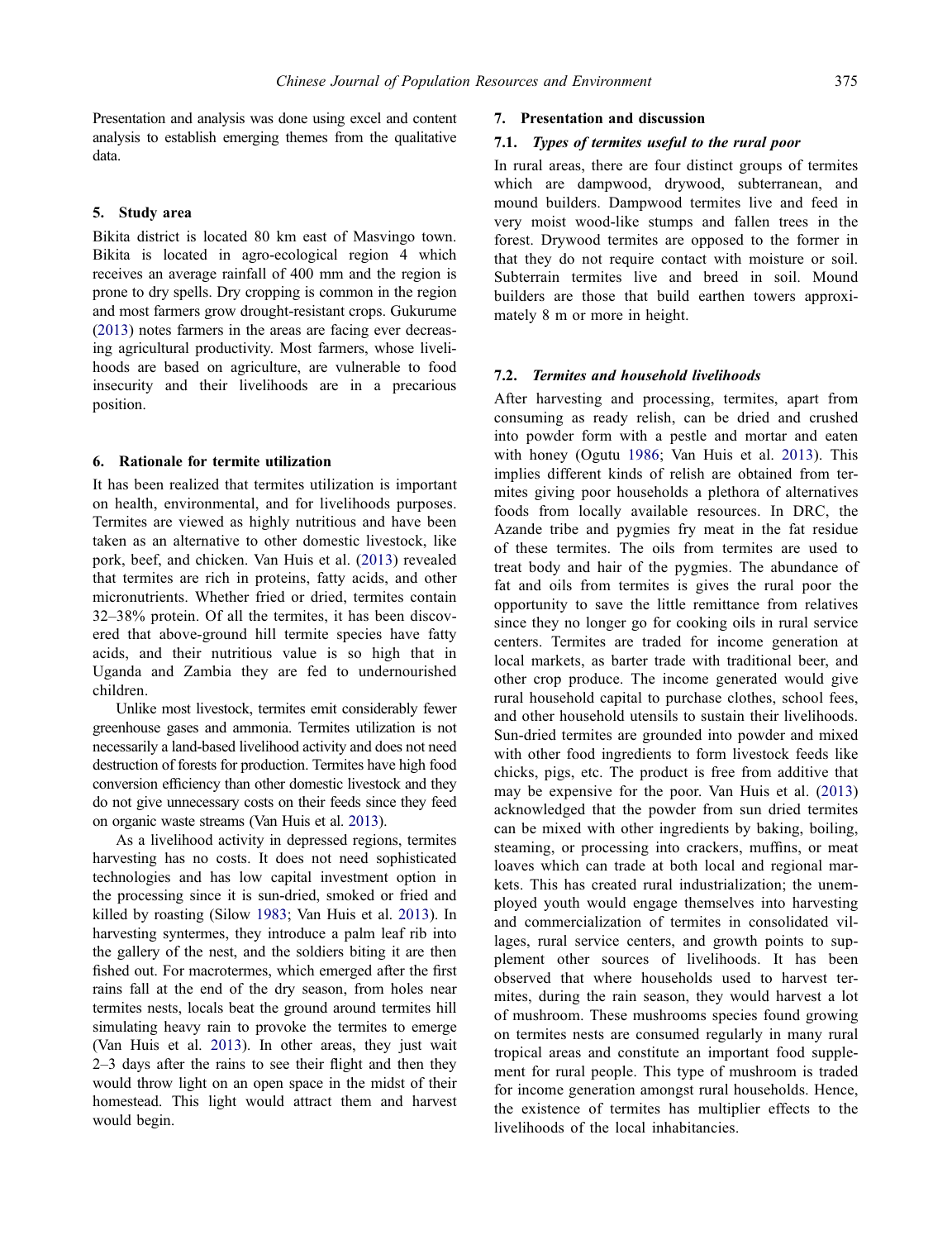# 7.3. Other uses of termites

Termites act as climatic indicators for the rural communal farmers. The abundance of termites, particularly subterranean termites, determines severe drought to come. This would inform local farmers on the type of seed varieties to grow that particular season. Therefore, the presence of termites in sub-Saharan Africa brings sanity and sustainability since depressed regions are using low-cost technology in weather forecasting, an issue that could be very difficult and expensive if they are to hire expertise from outside. It is worth noting that anthills or earth mounds created by termites are used by the majority of household who have no livestock and other sources of manure and fertilizer to apply in the crop fields. Earth mounds provide 'organic fertilizers' used by poor households in enriching their crop fields. These earth mounds are also applied in backyard gardens to add fertility in the soils for productivity.

# 8. Why termites are ideal for poverty alleviation in the depressed regions

# 8.1. Issues of availability and accessibility

Termites utilization if fully harnessed and integrated into livelihoods activities in regions that have less rainfall can bear meaningful returns. Termites' availability is not governed or regulated by the availability or lack of rainfall. Termites' availability and accessibility is easy for almost all people in the region. Anthills and earthen towers fall both on individual owned pieces of land and also on communal controlled land. This enables easy accessibility to termites to those who are well-of and those vulnerable and susceptible to food insecurity. Termites that are found on dead trees and those that depend on tree moist pose little or no challenge for vulnerable people in rural areas under study. While rainfall quantities are continuously dwindling in these areas, harnessing termites may be one of the adopting or coping strategies employed to fill the ever widening gap between food required by the household and the quantity obtained from farming. Rainfall is not a factor that in the long run determines termites' availability. Termites freely fly and roam these communities giving all community members an equal chance of trapping and harvesting them. Furthermore, there are few taboos that regulate the harvesting and consumption of these termites, making them free for all. Despite the fact that these termites are not controlled or owned by an individual, their utilization is not affected by Hardin's classical tragedy of the common phenomena. People cannot carelessly harvest these termites that they can become extinct, they are infinite resource.

## 8.2. Processing and storage of termites

Processing of termites require simple technologies and indigenous knowledge that most people already have. Due to this, all members of the community are best equipped with utensils and cultural knowledge to process and preserve the termites. Most termites are boiled, dried, and fried using their own fats. This is done using fire and basic utensils such as pots and pans. These utensils are common in every household; thus, there is less need for capital to acquire and process the termites. Once dried, termites may remain edible for more than a year. This allows households to save and termites for use towards the end of winter seasons when relish is scarce. Most households bank on termites due to their durability, they can substitute beef or goat meat since they have high protein content. Termites do not require expensive storage facilities; most respondents noted that they store termites in containers away from moisture. A 1-liter container can store enough termites to feed a family of seven for 10 days. As noted above, termites may last for more than a year without getting spoiled. Salt is the only additive used; this enables termites to dry and last long. Respondents who sell termites at the local markets and busy terminus depend on the durability of dried terminus; they can store and trade them longer than most relishes and snacks.

## 8.3. Household benefits from termites

Most households acknowledged the benefits they derived from termites that are found in their area. These benefits are categorized into three: food security, dietary variety, livelihoods and income generating. Termites harvested, stored, and consumed by household were instrumental for most households during times of drought and periods immediately before rain seasons. In these communities, termites are not reduced to snacks but are some of the few options available for households. Termites add variety to food consumed by people in this area. Dried vegetables and jerked meat are the common relishes available to people; the consumption of termites adds variety and new nutrition. Termites lack artificial preservatives such as sulfur dioxide that have negative effects to human especially people with asthma.

For households that sell termites, they have managed to sustain and boost household income. Termites are mostly retailed during winter and dry seasons by those households that preserve and properly store them. Flying termites, for example, are rare after rain seasons, and few people will have them. It is a common for most people in Bikita to sell flying termites at bus termini and along major highways to travelers and urbanites buying termites as nostalgic foods.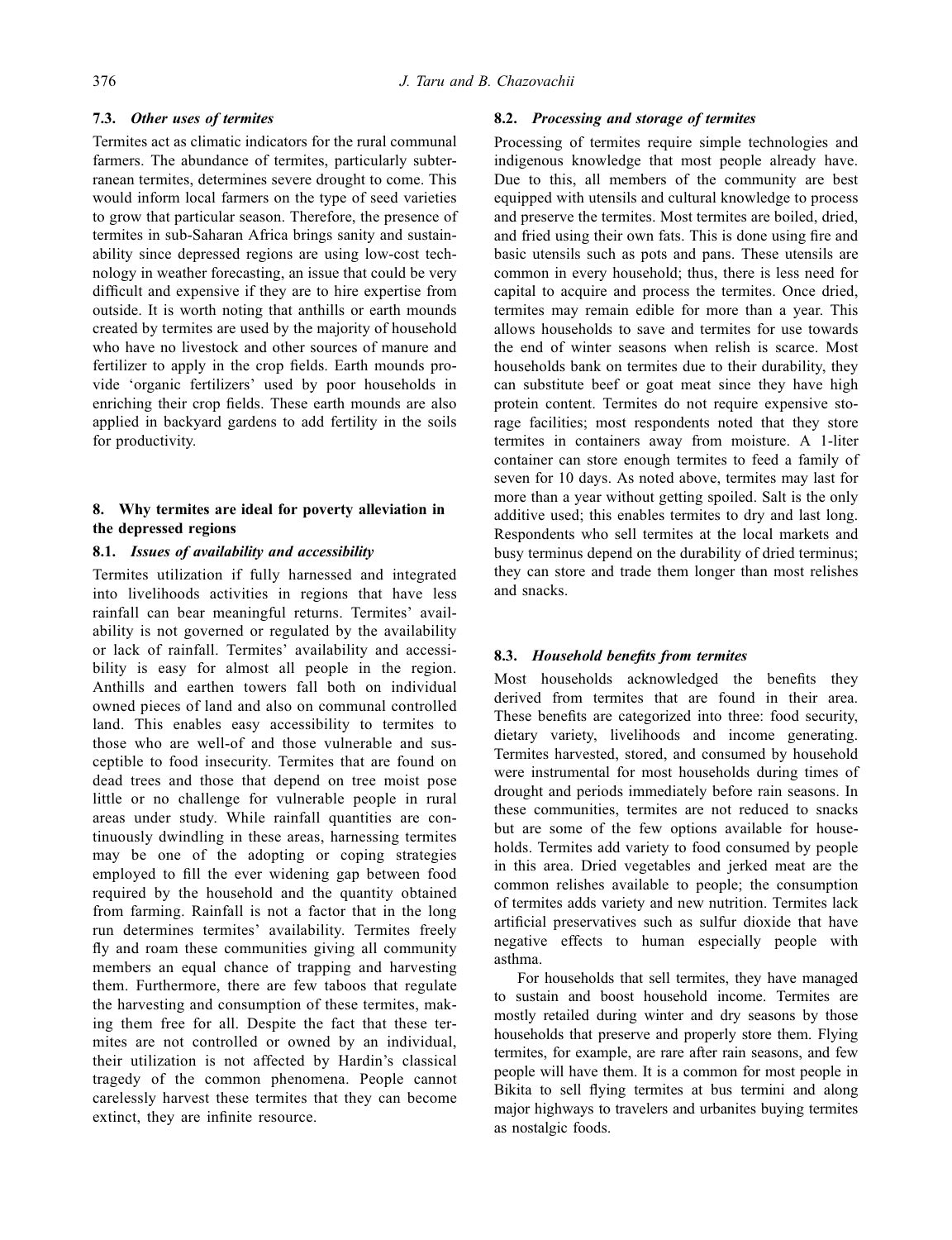#### <span id="page-5-0"></span>9. Gender aspects in harnessing termites

Traditionally, the trapping and selling of termites has been dominated by women and children. Males have shunned from termites business. Responses from the study have also revealed that females and children continue to dominate the process of trapping and selling termites. Men have not joined because termites vending was considered feminine and produced little profit. Through interviews and probing, respondents have noted that proceeds from selling termites at beer halls, bus terminus, and along major roads are decent and adequate to meet basic household requirements. Termites cost US\$1 per standard mug, with most respondents claiming that on a good day they sell close to 10 cups per day. On a dull day, one may sell two cups. Averaging the figures obtained from the field, respondents who sold termites got US\$ 133 per month. Such an amount earned independently and controlled by women goes a long way improving the lifestyle of households in depressed region. For women whose households consumed termites, a number of women highlighted that termites were cheaper, easy to prepare, and delicious. As they present relatively a cheaper alternative to beef and chicken, at the same time providing proteins, termites were a better option. Through reducing money spent of relish, money could be channeled to other needs of the household. There is need to encourage women to fully harness termite utilization and consumption as they derive more benefits– independent income and nutritional value.

## 10. Conclusions

The study revealed that termites are vital NFTP that assist many households in Bikita in meeting their nutritional and income demands. Different types of termites are utilized as source of food, especially relished by most families and households. During winter and dry seasons when relish is scarce and more expensive to purchase, most households afford termites. For those that sell termites, they earn income that goes a long way in meeting financial needs of the household. Termites are easy to acquire, store, and preserve even for vulnerable households. There is need to encourage the utilization and consumption of termites especially among the poor as there are accessible and their availability is not mediated by a number of hindering factors. The processing of termites is not expensive or complex, thus making them vital in distressed regions. Furthermore, respondents noted that termites are utilized in weather forecasting. Farmers' preparedness and knowledge of the possible weather can be predicted basing on termites behavior. Termites play an important role in creation of mulch by aiding the decomposition of wood and grass. The mature and mulch produced is cheap to acquire and

readily absorbed by plants. Organic fertilizers are less harmful to the soil as compared to artificial and inorganic fertilizers. Termites are important for planning for farmers as termites assist in predicting the weather.

#### Disclosure statement

No potential conflict of interest was reported by the authors.

#### **References**

Basure HS, Taru J, Mutangi GT. [2012.](#page-1-0) Land reform and natural resources management in Guruve District of Zimbabwe. Afr J Soc Sci. 2:175–185.

Belcher BM. [2003.](#page-1-0) What isn't an NTFP? Int For Rev. 5:161–168.

- Bodenheimer FS. [1951](#page-2-0). Insects as human food. The Hague: Junk Publishers.
- Chazovachii B, Mutangi GT, Chitongo L, Mushuku A. [2012](#page-1-0). Dry Land livelihood strategies: Merlot (Masawu) fruit utilisation in Dande Village, Zimbabwe. J Sustainable Dev Africa. 14:98–110.
- Dovie BD, Shackleton CM, Witkowski ETF [2001](#page-1-0). Involving local people: reviewing participatory approaches for inventorying the resource base, harvesting and utilization of nonwood forest products. In: Witkowski ETF, Shackleton C, editors. Harvesting of Non-Wood Forest Products. Proceedings of FAO/ECE/ILO International Seminar. Turkey: Ministry of Forestry; p. 175–187.
- Durst PB, Johnson DV, Leslie RN, Shono K. [2010.](#page-2-0) Edible forest insects: humans bites back. Bangkok: FAO of United Nations Regional Office For Asian and Pacific.
- Gukurume S. [2013](#page-3-0). Climate change, variability and sustainable agriculture in Zimbabwe's rural communities. Russian J Agric Socio-Economic Sci. 2:89–100.
- Johnson DV. [2010.](#page-2-0) The contribution of edible forest insects to human nutrition and to forest management: current status and future potential. In: Durst PB, Johnson DV, Leslie RN, Shono K, editors. Edible forest insects: humans bites back. Bangkok: FAO of United Nations Regional Office For Asian and Pacific.
- Jongema Y. [2012](#page-2-0). List of edible insect species of the world. Wageningen: Laboratory of Entomology, Wageningen University.
- Kozanayi W, Frost P. [2002](#page-2-0). Marketing of mopane worm in Southern Zimbabwe. Harare: Institute of Environmental Studies.
- Meyer-Rochow VB. [2010.](#page-2-0) Entomophagy and its impact on world cultures: the need for a multidisciplinary approach. In: Durst PB, Johnson DV, Leslie RN, Shono K, editors. Edible forest insects: humans bite s back. Bangkok: FAO of United Nations Regional Office For Asian and Pacific.
- Ndoye O. [2005](#page-1-0). Commercial issues related to non-timber forest. In: Pfund JL, Robinson P, editors. Non-Timber forest products: between poverty alleviation and market forces. Zurich: Swiss Agency for Development and Cooperation.
- Ogutu MA. [1986.](#page-3-0) Sedentary hunting and gathering among the Tugen of Baringo District in Kenya. Sprache Und Geschichte in Afrika. 7:323–338.
- Pfund JL, Robinson P. [2005.](#page-1-0) Non-Timber forest products: between poverty alleviation and market forces. Zurich: Swiss Agency for Development and Cooperation.
- Schmidt K. [2005](#page-1-0). NTFPs and poverty alleviation in Kyrgyzstan: potential and critical issues. In: Pfund JL, Robinson P,